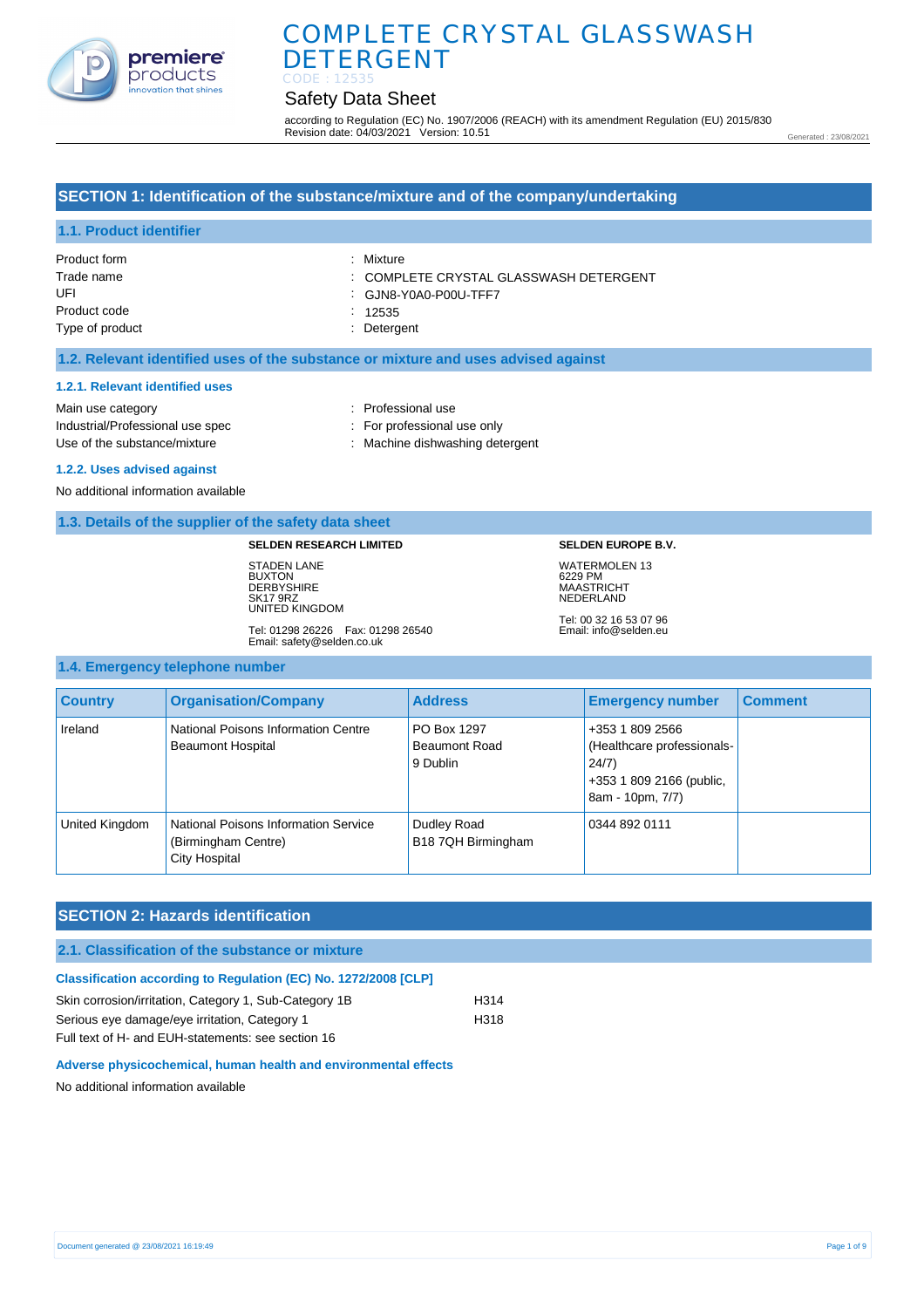# Safety Data Sheet

according to Regulation (EC) No. 1907/2006 (REACH) with its amendment Regulation (EU) 2015/830

| 2.2. Label elements                                        |                                                                                                                                                                                                                                                                                                                                                                                                                                                                                          |
|------------------------------------------------------------|------------------------------------------------------------------------------------------------------------------------------------------------------------------------------------------------------------------------------------------------------------------------------------------------------------------------------------------------------------------------------------------------------------------------------------------------------------------------------------------|
| Labelling according to Regulation (EC) No. 1272/2008 [CLP] |                                                                                                                                                                                                                                                                                                                                                                                                                                                                                          |
| Hazard pictograms (CLP)                                    | GHS05                                                                                                                                                                                                                                                                                                                                                                                                                                                                                    |
| Signal word (CLP)                                          | : Danger                                                                                                                                                                                                                                                                                                                                                                                                                                                                                 |
| Hazard statements (CLP)                                    | : H314 - Causes severe skin burns and eye damage.                                                                                                                                                                                                                                                                                                                                                                                                                                        |
| Precautionary statements (CLP)                             | : P264 - Wash hands thoroughly after handling.<br>P301+P330+P331 - IF SWALLOWED: Rinse mouth. Do NOT induce vomiting.<br>P303+P361+P353 - IF ON SKIN (or hair): Take off immediately all contaminated clothing.<br>Rinse skin with water or shower.<br>P305+P351+P338 - IF IN EYES: Rinse cautiously with water for several minutes. Remove<br>contact lenses, if present and easy to do. Continue rinsing.<br>P315 - Get immediate medical advice/attention.<br>P405 - Store locked up. |
| 2.3. Other hazards                                         |                                                                                                                                                                                                                                                                                                                                                                                                                                                                                          |

No additional information available

# **SECTION 3: Composition/information on ingredients**

## **3.1. Substances**

## Not applicable

## **3.2. Mixtures**

| <b>Name</b>                                                                                       | <b>Product identifier</b>                                                                               | $\frac{9}{6}$ | <b>Classification according to</b><br><b>Regulation (EC) No. 1272/2008</b><br><b>[CLP]</b> |
|---------------------------------------------------------------------------------------------------|---------------------------------------------------------------------------------------------------------|---------------|--------------------------------------------------------------------------------------------|
| sodium hydroxide; caustic soda<br>substance with national workplace exposure limit(s)<br>(IE, GB) | CAS-No.: 1310-73-2<br>EC-No.: 215-185-5<br>EC Index-No.: 011-002-00-6<br>REACH-no: 01-2119457892-<br>27 | $1 - 5$       | Skin Corr. 1A, H314                                                                        |
| N,N-dimethyldecylamine N-oxide                                                                    | CAS-No.: 2605-79-0<br>EC-No.: 220-020-5<br>REACH-no: 01-2119959297-<br>22                               | $0.1 - 1$     | Skin Irrit. 2, H315<br>Eye Dam. 1, H318<br>Aquatic Acute 1, H400                           |

| <b>Specific concentration limits:</b> |                                                                                                         |                                                                                                                                                            |
|---------------------------------------|---------------------------------------------------------------------------------------------------------|------------------------------------------------------------------------------------------------------------------------------------------------------------|
| <b>Name</b>                           | <b>Product identifier</b>                                                                               | <b>Specific concentration limits</b>                                                                                                                       |
| sodium hydroxide; caustic soda        | CAS-No.: 1310-73-2<br>EC-No.: 215-185-5<br>EC Index-No.: 011-002-00-6<br>REACH-no: 01-2119457892-<br>27 | $(0.5 \leq C < 2)$ Skin Irrit. 2, H315<br>$(0.5 \leq C < 2)$ Eye Irrit. 2, H319<br>$(2 \le C < 5)$ Skin Corr. 1B, H314<br>(5 ≤C ≤ 100) Skin Corr. 1A, H314 |

Full text of H- and EUH-statements: see section 16

# **SECTION 4: First aid measures 4.1. Description of first aid measures**

First-aid measures general interval in the set of the contract of the distribution if you feel unwell.

Document generated @ 23/08/2021 16:19:49 Page 2 of 9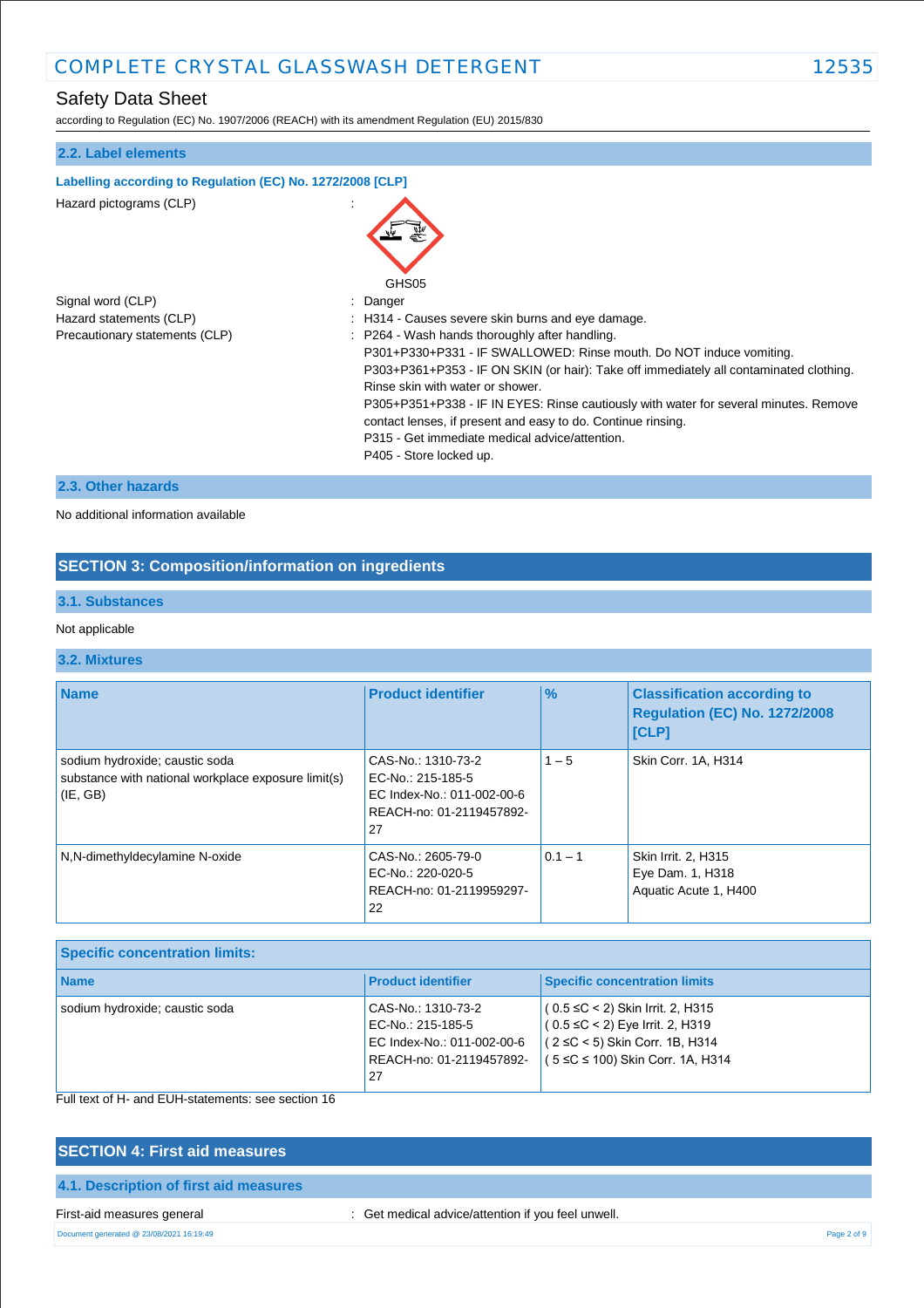# Safety Data Sheet

according to Regulation (EC) No. 1907/2006 (REACH) with its amendment Regulation (EU) 2015/830

| First-aid measures after inhalation                              | : Remove person to fresh air and keep comfortable for breathing.                                                                                                  |
|------------------------------------------------------------------|-------------------------------------------------------------------------------------------------------------------------------------------------------------------|
| First-aid measures after skin contact                            | : Wash skin with plenty of water. Take off immediately all contaminated clothing and wash it<br>before reuse. Get medical advice/attention.                       |
| First-aid measures after eye contact                             | : Rinse cautiously with water for several minutes. Remove contact lenses, if present and easy<br>to do. Continue rinsing. Get immediate medical advice/attention. |
| First-aid measures after ingestion                               | : Do NOT induce vomiting. Rinse mouth. Drink plenty of water. Get medical advice/attention.                                                                       |
| 4.2. Most important symptoms and effects, both acute and delayed |                                                                                                                                                                   |
| Symptoms/effects after inhalation                                | : May cause respiratory irritation.                                                                                                                               |
| Symptoms/effects after skin contact                              | : Burns.                                                                                                                                                          |
| Symptoms/effects after eye contact                               | : Causes serious eye damage.                                                                                                                                      |

**4.3. Indication of any immediate medical attention and special treatment needed**

Symptoms/effects after ingestion : Burns.

Treat symptomatically.

| <b>SECTION 5: Firefighting measures</b>                    |                                     |
|------------------------------------------------------------|-------------------------------------|
| 5.1. Extinguishing media                                   |                                     |
| Suitable extinguishing media                               | : Carbon dioxide. Dry powder. Foam. |
| 5.2. Special hazards arising from the substance or mixture |                                     |
| Hazardous decomposition products in case of fire           | : Corrosive vapours.                |
| 5.3. Advice for firefighters                               |                                     |

No additional information available

| <b>SECTION 6: Accidental release measures</b>             |                                                                                                                     |
|-----------------------------------------------------------|---------------------------------------------------------------------------------------------------------------------|
|                                                           | 6.1. Personal precautions, protective equipment and emergency procedures                                            |
| 6.1.1. For non-emergency personnel                        |                                                                                                                     |
| Emergency procedures                                      | : Evacuate unnecessary personnel.                                                                                   |
| 6.1.2. For emergency responders                           |                                                                                                                     |
| Protective equipment                                      | : Use personal protective equipment as required.                                                                    |
| <b>6.2. Environmental precautions</b>                     |                                                                                                                     |
| Avoid release to the environment.                         |                                                                                                                     |
| 6.3. Methods and material for containment and cleaning up |                                                                                                                     |
| For containment<br>Methods for cleaning up                | Collect spillage.<br>÷<br>Soak up spills with inert solids, such as clay or diatomaceous earth as soon as possible. |
| 6.4. Reference to other sections                          |                                                                                                                     |

For further information refer to section 8: "Exposure controls/personal protection". For further information refer to section 13.

| <b>SECTION 7: Handling and storage</b>                            |                                                                                              |             |
|-------------------------------------------------------------------|----------------------------------------------------------------------------------------------|-------------|
| 7.1. Precautions for safe handling                                |                                                                                              |             |
| Precautions for safe handling<br>Hygiene measures                 | : Avoid contact with skin and eyes.<br>: Do not eat, drink or smoke when using this product. |             |
| 7.2. Conditions for safe storage, including any incompatibilities |                                                                                              |             |
| <b>Technical measures</b>                                         | : Does not require any specific or particular technical measures.                            |             |
| Document generated @ 23/08/2021 16:19:49                          |                                                                                              | Page 3 of 9 |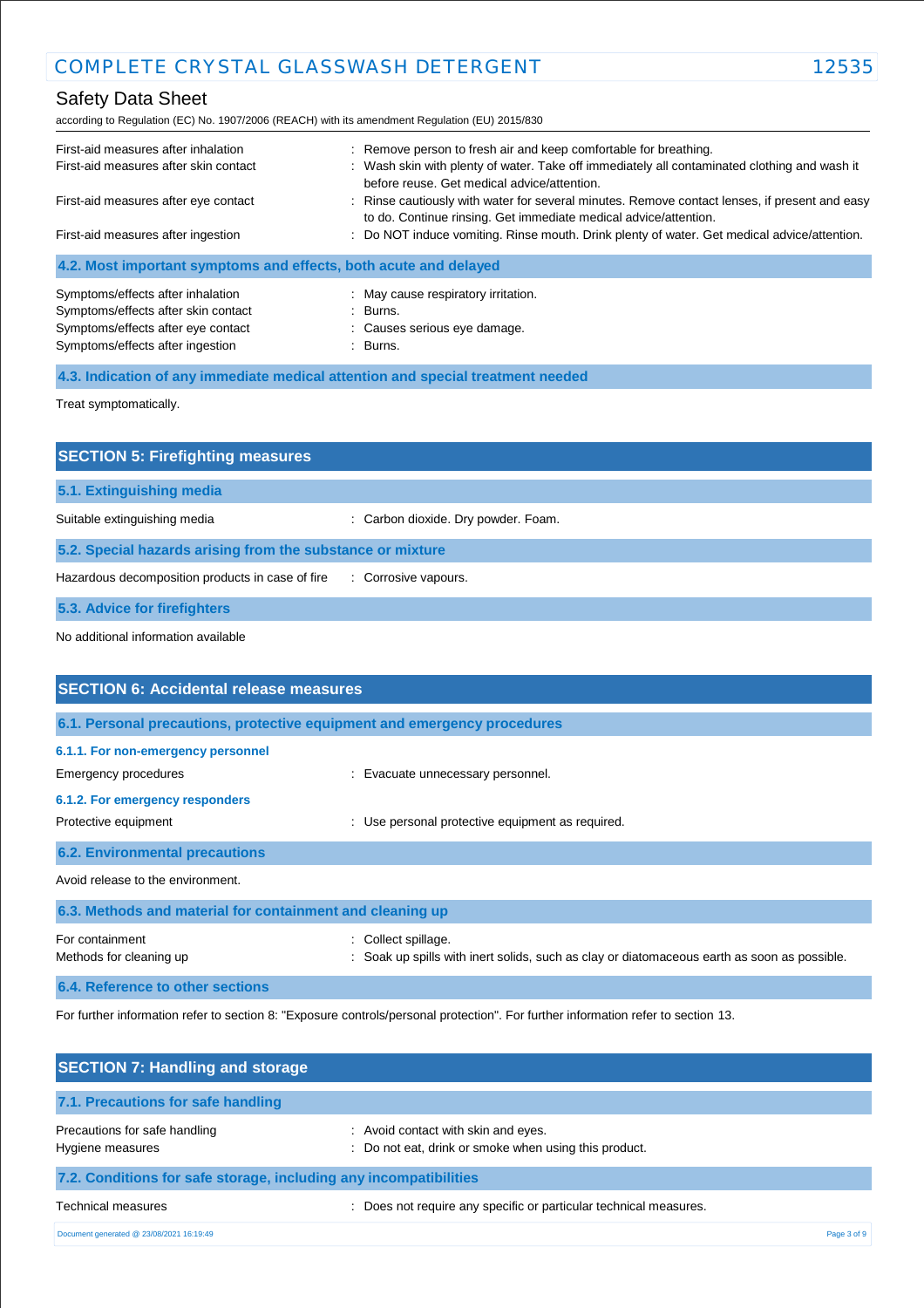# Safety Data Sheet

according to Regulation (EC) No. 1907/2006 (REACH) with its amendment Regulation (EU) 2015/830

| Storage conditions         | : Keep container closed when not in use. |
|----------------------------|------------------------------------------|
| Incompatible products      | : Oxidizing agent. Strong acids.         |
| Incompatible materials     | : Metals.                                |
| Special rules on packaging | : Keep only in original container.       |
| 7.3. Specific end use(s)   |                                          |

No additional information available

## **SECTION 8: Exposure controls/personal protection**

## **8.1. Control parameters**

#### **8.1.1 National occupational exposure and biological limit values**

| sodium hydroxide; caustic soda (1310-73-2)           |                    |  |
|------------------------------------------------------|--------------------|--|
| <b>Ireland - Occupational Exposure Limits</b>        |                    |  |
| Local name                                           | Sodium hydroxide   |  |
| <b>OEL STEL</b>                                      | $2 \text{ mg/m}^3$ |  |
| <b>United Kingdom - Occupational Exposure Limits</b> |                    |  |
| Sodium hydroxide<br>Local name                       |                    |  |
| <b>WEL STEL (OEL STEL)</b><br>$2 \text{ mg/m}^3$     |                    |  |

# **8.1.2. Recommended monitoring procedures**

No additional information available

#### **8.1.3. Air contaminants formed**

No additional information available

#### **8.1.4. DNEL and PNEC**

No additional information available

#### **8.1.5. Control banding**

No additional information available

## **8.2. Exposure controls**

#### **8.2.1. Appropriate engineering controls**

No additional information available

#### **8.2.2. Personal protection equipment**

**Personal protective equipment symbol(s):**



#### **8.2.2.1. Eye and face protection**

**Eye protection:** Safety glasses. EN 166

**8.2.2.2. Skin protection**

# **Skin and body protection:**

Not required for normal conditions of use

#### **Hand protection:**

Chemical resistant gloves (according to European standard EN 374 or equivalent). Nitrile rubber gloves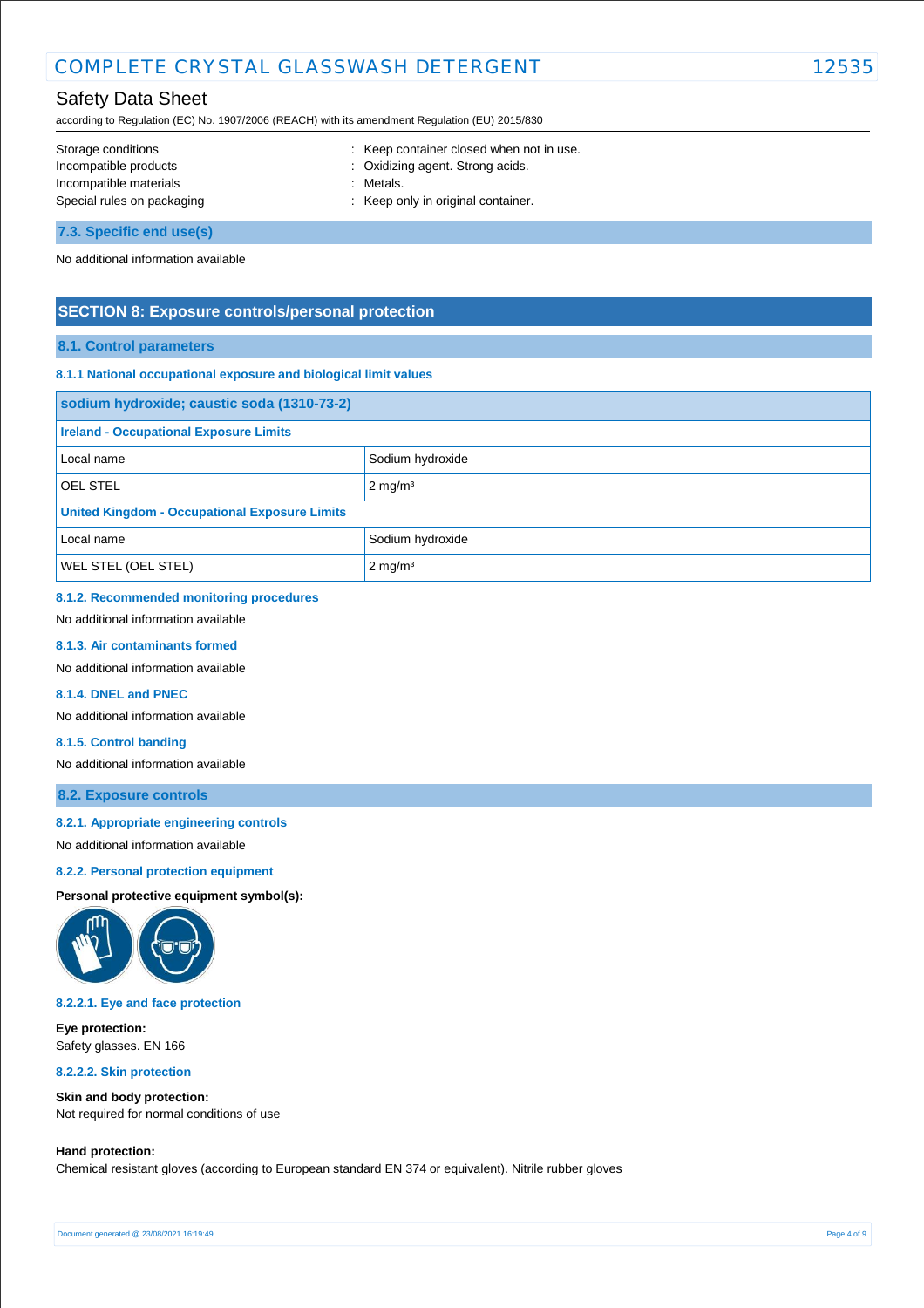# Safety Data Sheet

according to Regulation (EC) No. 1907/2006 (REACH) with its amendment Regulation (EU) 2015/830

#### **Other skin protection**

#### **Materials for protective clothing:**

Not required for normal conditions of use

#### **8.2.2.3. Respiratory protection**

**Respiratory protection:**

Not required for normal conditions of use

## **8.2.2.4. Thermal hazards**

No additional information available

#### **8.2.3. Environmental exposure controls**

No additional information available

# **SECTION 9: Physical and chemical properties**

## **9.1. Information on basic physical and chemical properties**

| Physical state                                  | Liquid            |
|-------------------------------------------------|-------------------|
|                                                 |                   |
| Appearance                                      | Liquid.           |
| Colour                                          | Colourless.       |
| Odour                                           | odourless.        |
| Odour threshold                                 | No data available |
| рH                                              | 13                |
| Relative evaporation rate (butylacetate=1)      | No data available |
| Melting point                                   | No data available |
| Freezing point                                  | No data available |
| Boiling point                                   | $\geq 100$ °C     |
| Flash point                                     | No data available |
| Auto-ignition temperature                       | No data available |
| Decomposition temperature                       | No data available |
| Flammability (solid, gas)                       | No data available |
| Vapour pressure                                 | No data available |
| Relative vapour density at 20 °C                | No data available |
| Relative density                                | 1.08              |
| Solubility                                      | Soluble in water. |
| Partition coefficient n-octanol/water (Log Pow) | No data available |
| Viscosity, kinematic                            | No data available |
| Viscosity, dynamic                              | No data available |
| Explosive properties                            | No data available |
| Oxidising properties                            | No data available |
| <b>Explosive limits</b>                         | No data available |

## **9.2. Other information**

No additional information available

## **SECTION 10: Stability and reactivity**

#### **10.1. Reactivity**

The product is non-reactive under normal conditions of use, storage and transport.

#### **10.2. Chemical stability**

Stable under normal conditions of use.

#### **10.3. Possibility of hazardous reactions**

No dangerous reactions known under normal conditions of use.

#### **10.4. Conditions to avoid**

None under recommended storage and handling conditions (see section 7).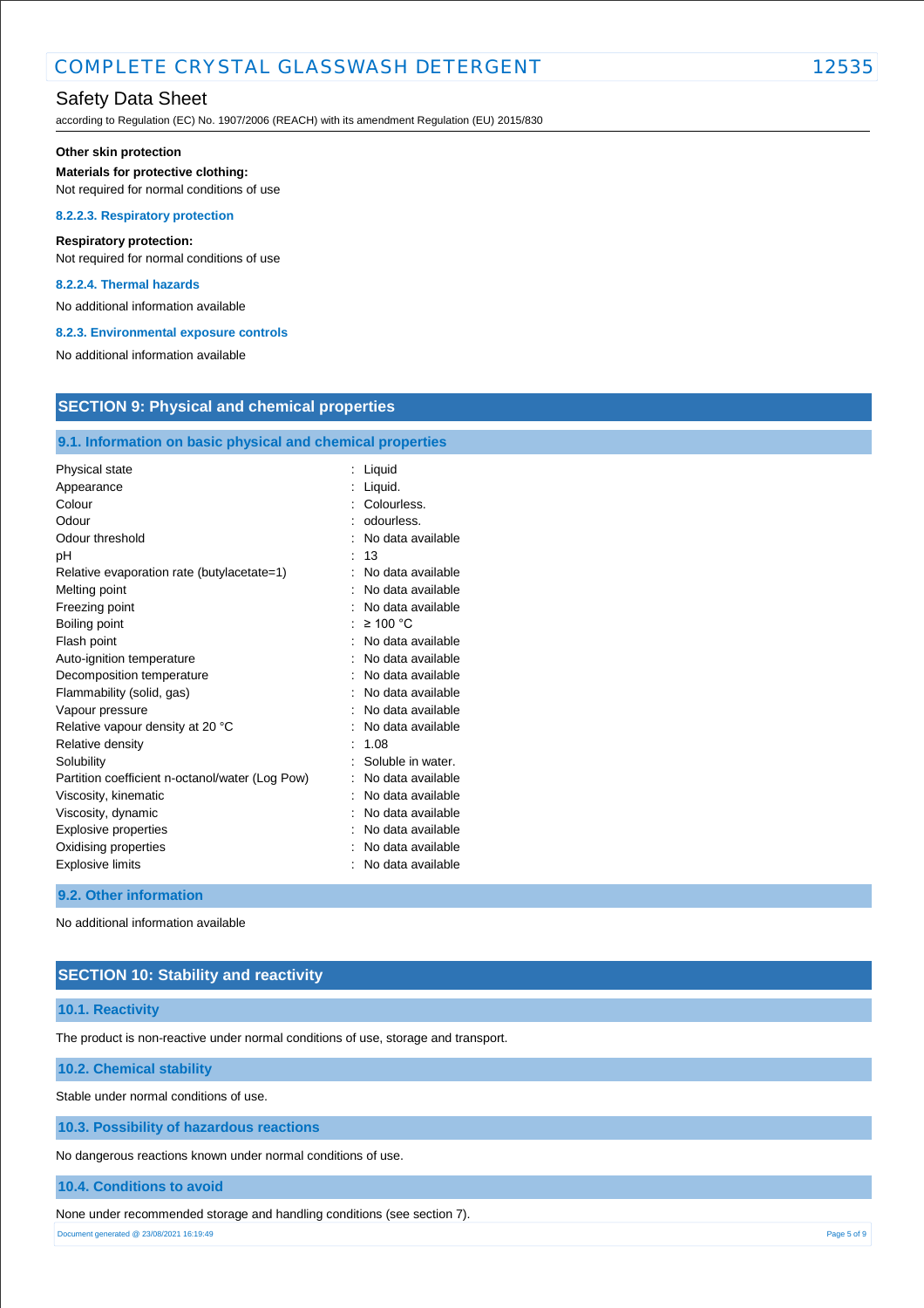# Safety Data Sheet

according to Regulation (EC) No. 1907/2006 (REACH) with its amendment Regulation (EU) 2015/830

# **10.5. Incompatible materials**

#### Metals. Acids.

# **10.6. Hazardous decomposition products**

Under normal conditions of storage and use, hazardous decomposition products should not be produced.

| <b>SECTION 11: Toxicological information</b>                                    |                                                                 |  |
|---------------------------------------------------------------------------------|-----------------------------------------------------------------|--|
| 11.1 Information on toxicological effects                                       |                                                                 |  |
| Acute toxicity (oral)<br>Acute toxicity (dermal)<br>Acute toxicity (inhalation) | Not classified<br>$\bullet$<br>Not classified<br>Not classified |  |
| Skin corrosion/irritation                                                       | : Causes severe skin burns.<br>pH: 13                           |  |
| Serious eye damage/irritation                                                   | : Causes serious eye damage.<br>pH: 13                          |  |
| Respiratory or skin sensitisation                                               | : Not classified                                                |  |
| Germ cell mutagenicity                                                          | : Not classified                                                |  |
| Carcinogenicity                                                                 | Not classified                                                  |  |
| Reproductive toxicity                                                           | Not classified                                                  |  |
| STOT-single exposure                                                            | Not classified<br>÷                                             |  |
| STOT-repeated exposure                                                          | Not classified                                                  |  |
| Aspiration hazard                                                               | Not classified                                                  |  |

| <b>SLUTION IZ. LUDIOGIUM INIUI INAUDII</b>                                                                                  |                                      |  |
|-----------------------------------------------------------------------------------------------------------------------------|--------------------------------------|--|
| 12.1. Toxicity                                                                                                              |                                      |  |
| Hazardous to the aquatic environment, short-term<br>(acute)<br>Hazardous to the aquatic environment, long-term<br>(chronic) | : Not classified<br>: Not classified |  |
| sodium hydroxide; caustic soda (1310-73-2)                                                                                  |                                      |  |
| LC50 - Fish [1]                                                                                                             | $> 35$ mg/l                          |  |
| EC50 - Other aquatic organisms [1]                                                                                          | > 33 mg/l waterflea                  |  |
| 12.2. Persistence and degradability                                                                                         |                                      |  |
| No additional information available                                                                                         |                                      |  |
| 12.3. Bioaccumulative potential                                                                                             |                                      |  |
| sodium hydroxide; caustic soda (1310-73-2)                                                                                  |                                      |  |
| Partition coefficient n-octanol/water (Log Pow)                                                                             | $-3.88$                              |  |
| N, N-dimethyldecylamine N-oxide (2605-79-0)                                                                                 |                                      |  |
| Partition coefficient n-octanol/water (Log Pow)                                                                             | 3.69                                 |  |

**12.4. Mobility in soil**

**SECTION 12: Ecologic** 

No additional information available

**12.5. Results of PBT and vPvB assessment**

No additional information available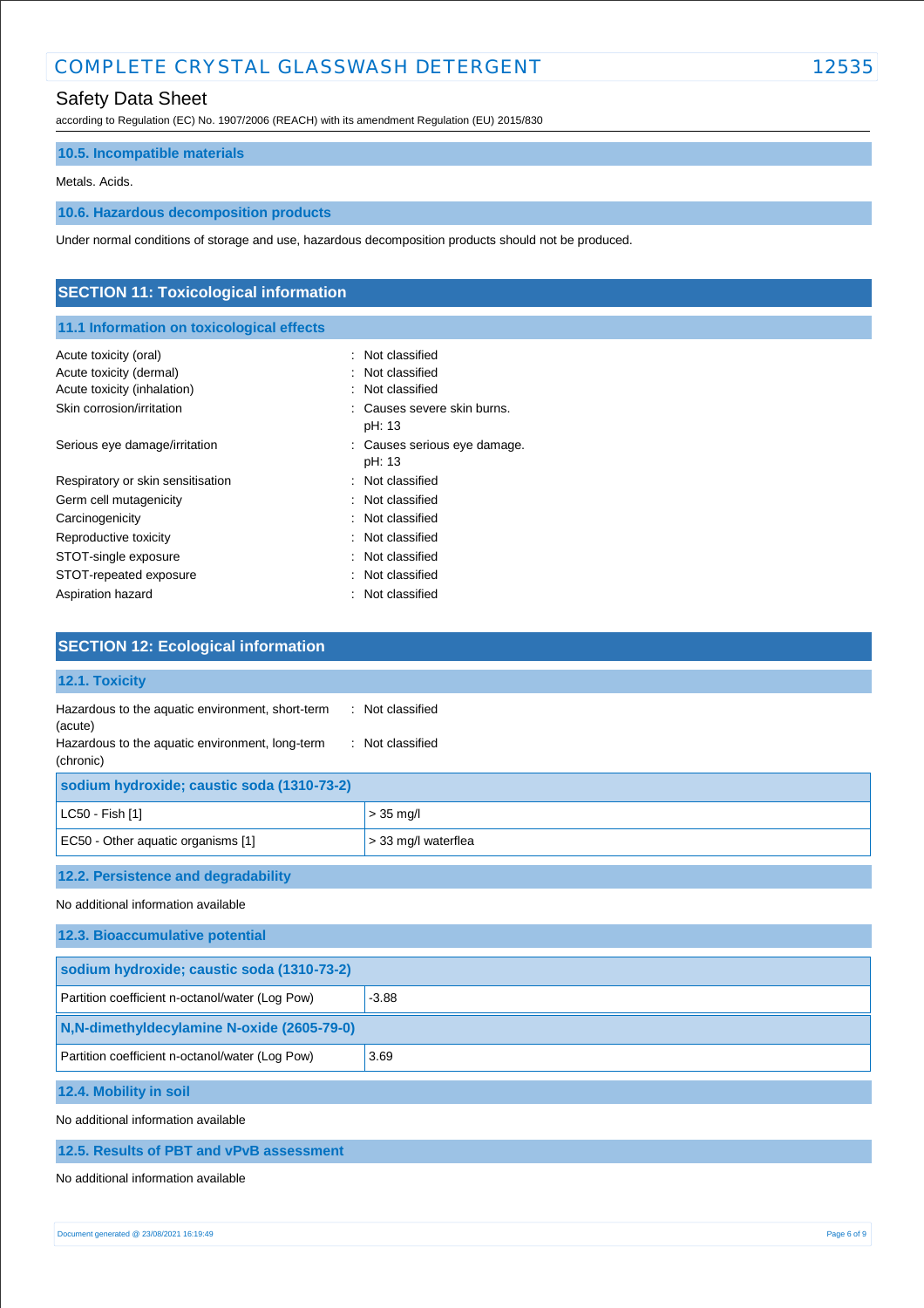# Safety Data Sheet

according to Regulation (EC) No. 1907/2006 (REACH) with its amendment Regulation (EU) 2015/830

#### **12.6. Other adverse effects**

No additional information available

# **SECTION 13: Disposal considerations**

**13.1. Waste treatment methods**

No additional information available

# **SECTION 14: Transport information**

In accordance with ADR / IMDG / IATA

| 14.1 UN number |             |
|----------------|-------------|
| UN-No. (ADR)   | : UN 1824   |
| UN-No. (IMDG)  | $:$ UN 1824 |
| UN-No. (IATA)  | : UN 1824   |

## **14.2. UN proper shipping name**

Proper Shipping Name (ADR) : SODIUM HYDROXIDE SOLUTION Proper Shipping Name (IMDG) : SODIUM HYDROXIDE SOLUTION Proper Shipping Name (IATA) : Sodium hydroxide solution Transport document description (ADR) : UN 1824 SODIUM HYDROXIDE SOLUTION, 8, III, (E) Transport document description (IMDG) : UN 1824 SODIUM HYDROXIDE SOLUTION, 8, III Transport document description (IATA) : UN 1824 Sodium hydroxide solution, 8, III

**14.3. Transport hazard class(es)**

# **ADR**

Transport hazard class(es) (ADR) : 8 Danger labels (ADR) : 8



:

#### **IMDG**

Transport hazard class(es) (IMDG) : 8 Danger labels (IMDG)  $\qquad \qquad$  : 8



Transport hazard class(es) (IATA) : 8 Danger labels (IATA) : 8

# :

# **14.4. Packing group**

| Packing group (ADR)  | : III |
|----------------------|-------|
| Packing group (IMDG) | : III |
| Packing group (IATA) | : III |

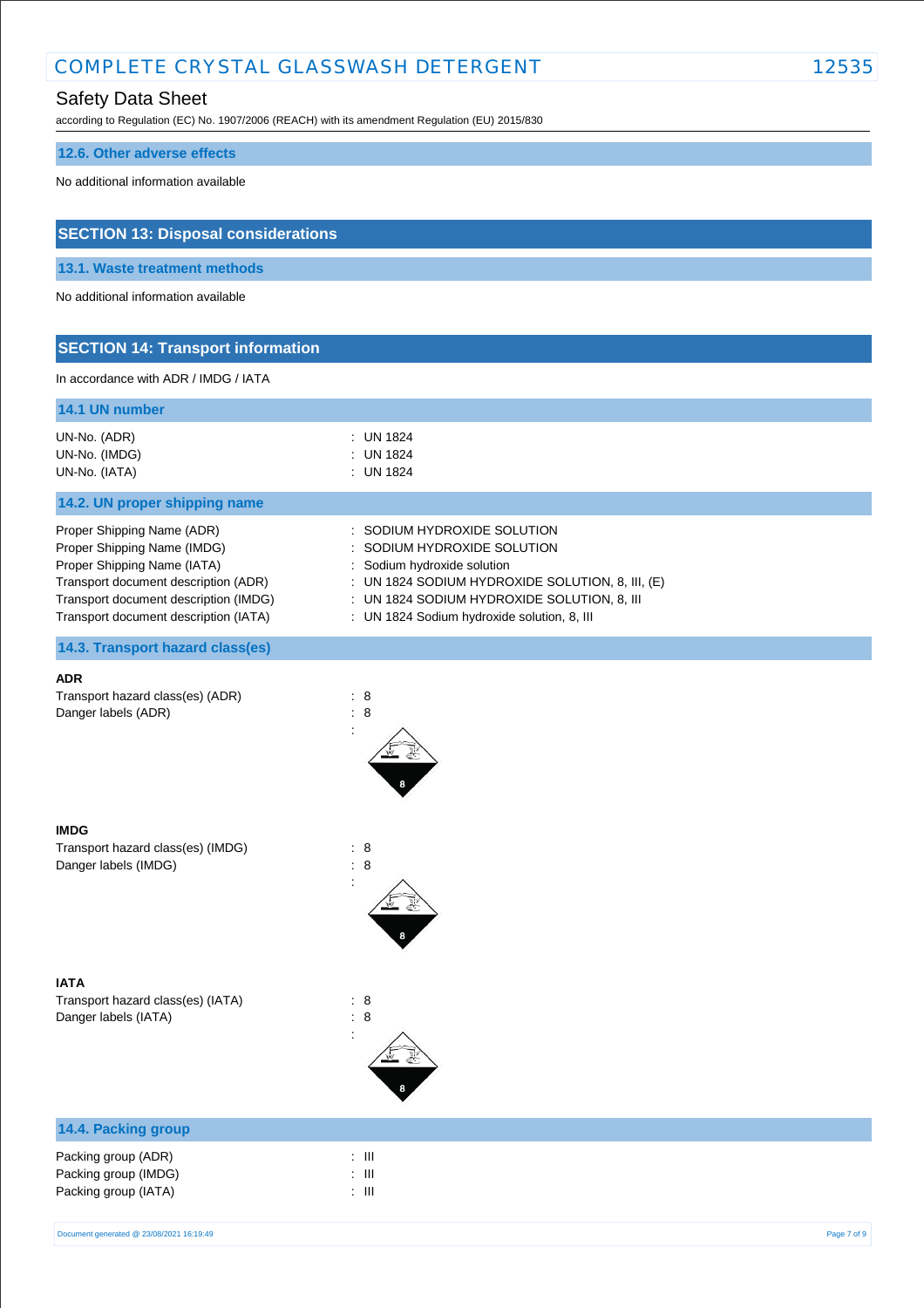# Safety Data Sheet

according to Regulation (EC) No. 1907/2006 (REACH) with its amendment Regulation (EU) 2015/830

| <b>14.5. Environmental hazards</b>                                                                                                                                                                                                                                                                                   |                                                                                                      |
|----------------------------------------------------------------------------------------------------------------------------------------------------------------------------------------------------------------------------------------------------------------------------------------------------------------------|------------------------------------------------------------------------------------------------------|
| Dangerous for the environment<br>Marine pollutant<br>Other information                                                                                                                                                                                                                                               | : No<br>No<br>No supplementary information available                                                 |
| 14.6. Special precautions for user                                                                                                                                                                                                                                                                                   |                                                                                                      |
| <b>Overland transport</b>                                                                                                                                                                                                                                                                                            |                                                                                                      |
| Classification code (ADR)<br>Limited quantities (ADR)<br>Excepted quantities (ADR)<br>Packing instructions (ADR)<br>Mixed packing provisions (ADR)<br>Portable tank and bulk container instructions (ADR)<br>Portable tank and bulk container special provisions<br>(ADR)                                            | : C5<br>5 <sub>l</sub><br>E <sub>1</sub><br>P001, IBC03, LP01, R001<br>MP19<br>T4<br>÷<br>:TP1       |
| Tank code (ADR)<br>Vehicle for tank carriage<br>Transport category (ADR)<br>Special provisions for carriage - Packages (ADR)<br>Hazard identification number (Kemler No.)<br>Orange plates                                                                                                                           | : L4BN<br>AT<br>$\mathbf{3}$<br>: V12<br>80<br>÷<br>80                                               |
| Tunnel restriction code (ADR)<br>EAC code                                                                                                                                                                                                                                                                            | 1824<br>Е<br>: 2R                                                                                    |
| <b>Transport by sea</b><br>Special provisions (IMDG)<br>Limited quantities (IMDG)<br>Excepted quantities (IMDG)<br>Packing instructions (IMDG)<br>IBC packing instructions (IMDG)<br>Tank instructions (IMDG)<br>Tank special provisions (IMDG)<br>EmS-No. (Fire)<br>EmS-No. (Spillage)<br>Stowage category (IMDG)   | : 223<br>5L<br>E <sub>1</sub><br>P001, LP01<br>IBC03<br>T4<br>TP <sub>1</sub><br>F-A<br>$S-B$<br>: A |
| Air transport<br>PCA Excepted quantities (IATA)<br>PCA Limited quantities (IATA)<br>PCA limited quantity max net quantity (IATA)<br>PCA packing instructions (IATA)<br>PCA max net quantity (IATA)<br>CAO packing instructions (IATA)<br>CAO max net quantity (IATA)<br>Special provisions (IATA)<br>ERG code (IATA) | : E1<br>: Y841<br>: 1L<br>: 852<br>5L<br>856<br>: 60L<br>: A3<br>: 8L                                |

# **14.7. Transport in bulk according to Annex II of Marpol and the IBC Code**

IBC code : Not applicable.

# **SECTION 15: Regulatory information**

**15.1. Safety, health and environmental regulations/legislation specific for the substance or mixture**

#### **15.1.1. EU-Regulations**

Contains no REACH substances with Annex XVII restrictions